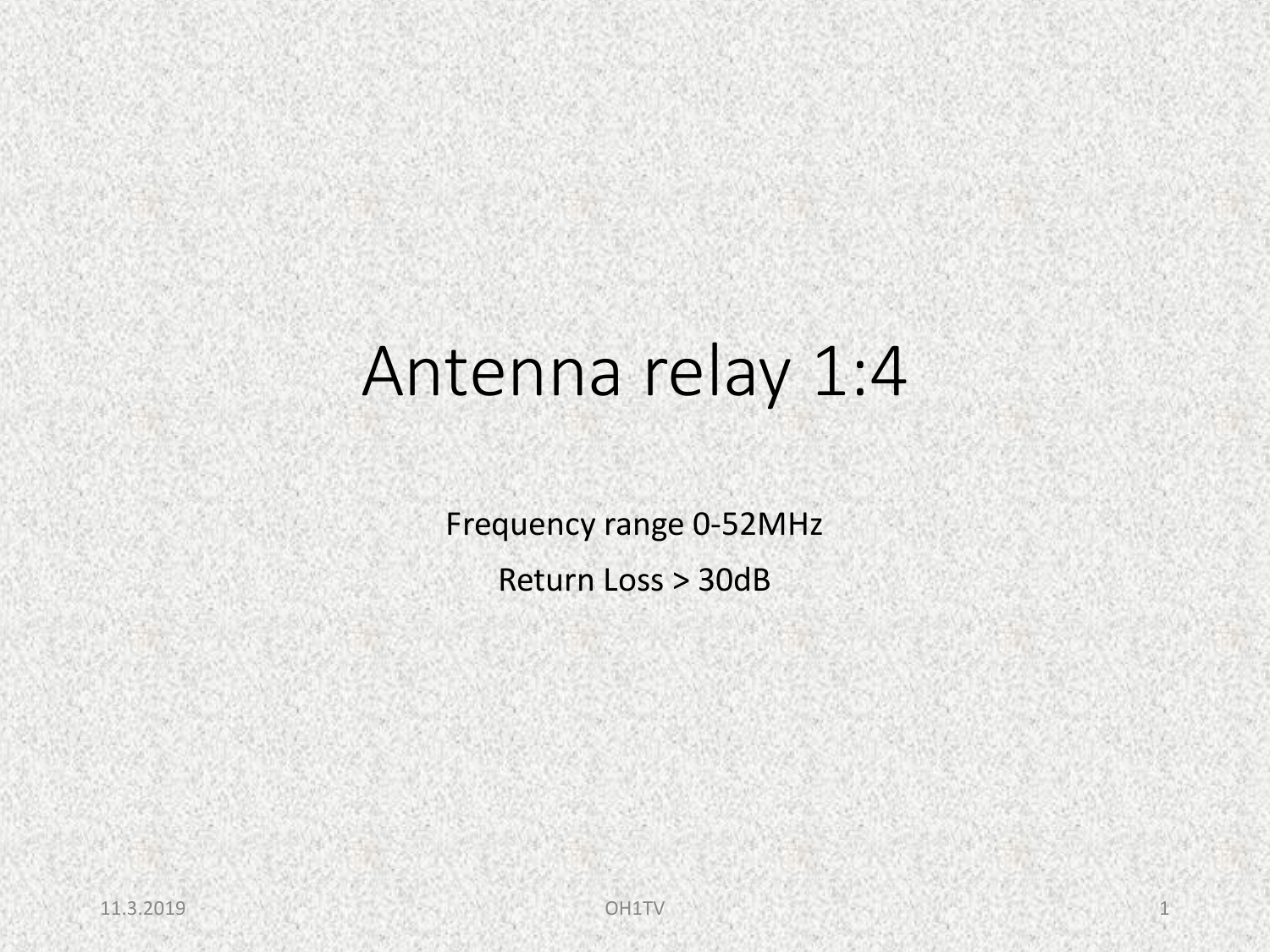## Antenna relay 1:4

- This relay box was originally built for club station OH1AJ, when its antenna system was renovated in 2018. As multiple copies have been built by other amateurs after that, I publish it also here.
- There is no printed circuit board. The relays are fixed to the box cover plate with double sided tape. Wiring is made with dia 1mm copper wire. The layout is important as stray inductance is the challenge. Additional inductance is compensated with abt 10pF capacitors in the half way between input and output connectors. The capacitors are made out of double sided PCB.
- Good matching is achieved. But it requires trimming of those capacitors. Accurate 50ohm termination is connected to the input terminal (TX). SWR / return loss is measured with network analyzer at each output (Ant). SWR of each output (Ant) is trimmed to minimum by cutting pieces away from the PCB capacitor. See pictures.
- Power capability is the full legal 1.5kW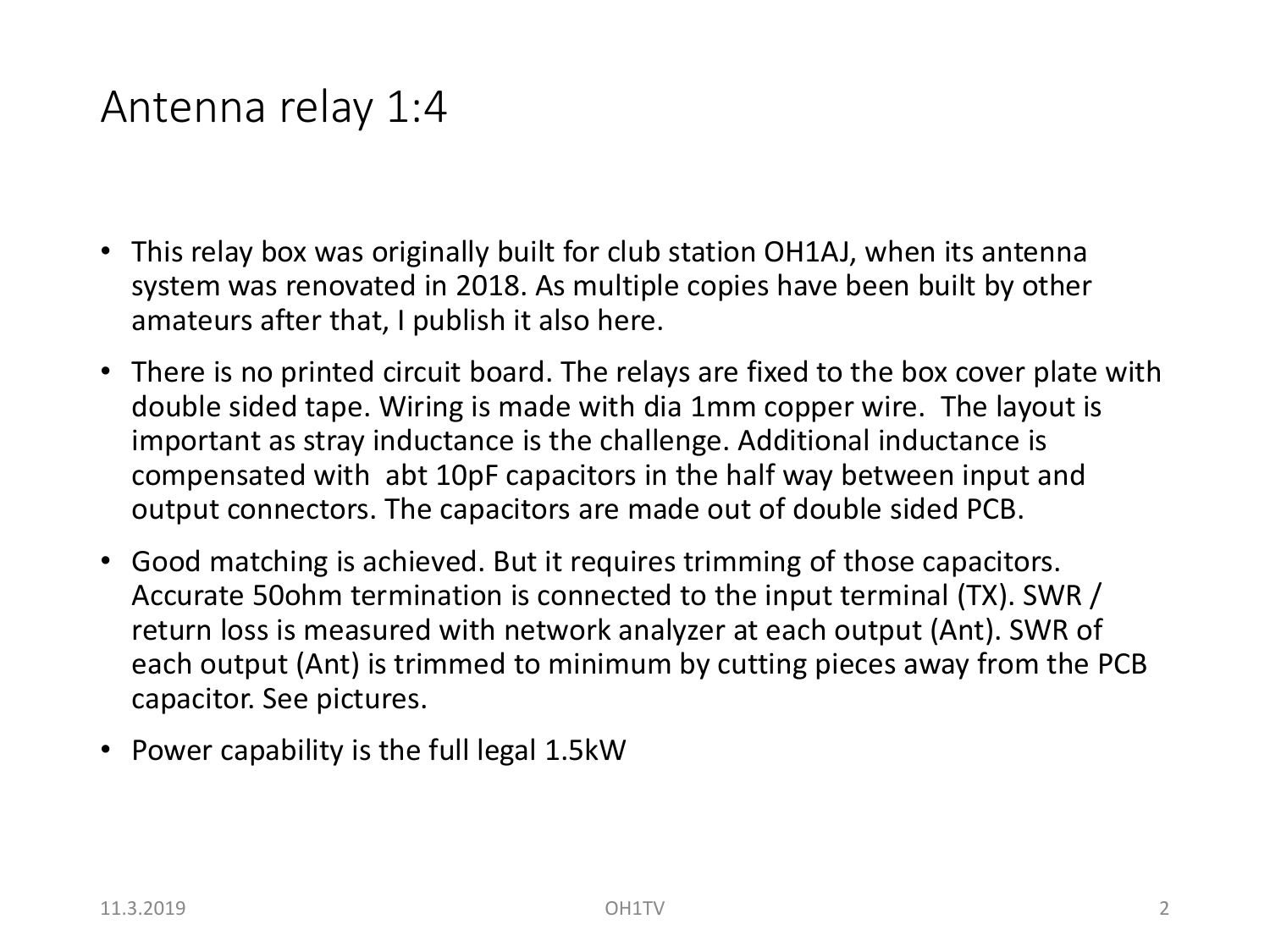### Antenna relay 1:4, 0-52MHz, RL >30dB



 $W1-W2 = SPDT$ W2, W4, W6, W8 on when relays off

Housing Hammong 1590U, 120x120x55mm, aluminium Relays SPDT 16A 250V 12VDC like Schrack RT314-12 Capacitors C1-C4 = double sided printed circuit board, 1.5mm glas fiber, size 17x20mm

26.9.2018 OH<sub>1</sub>TV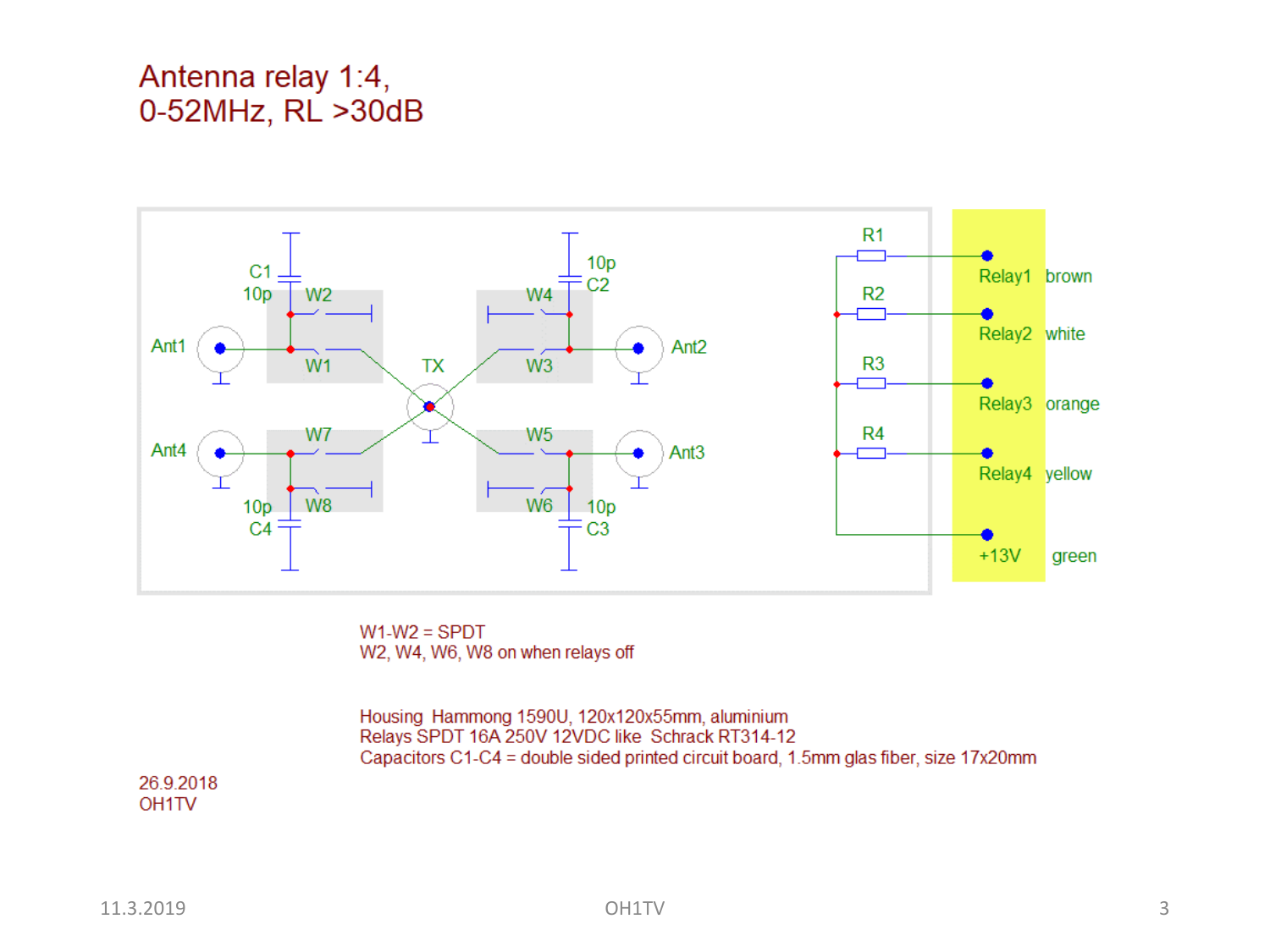

#### Pigtail cable 2m long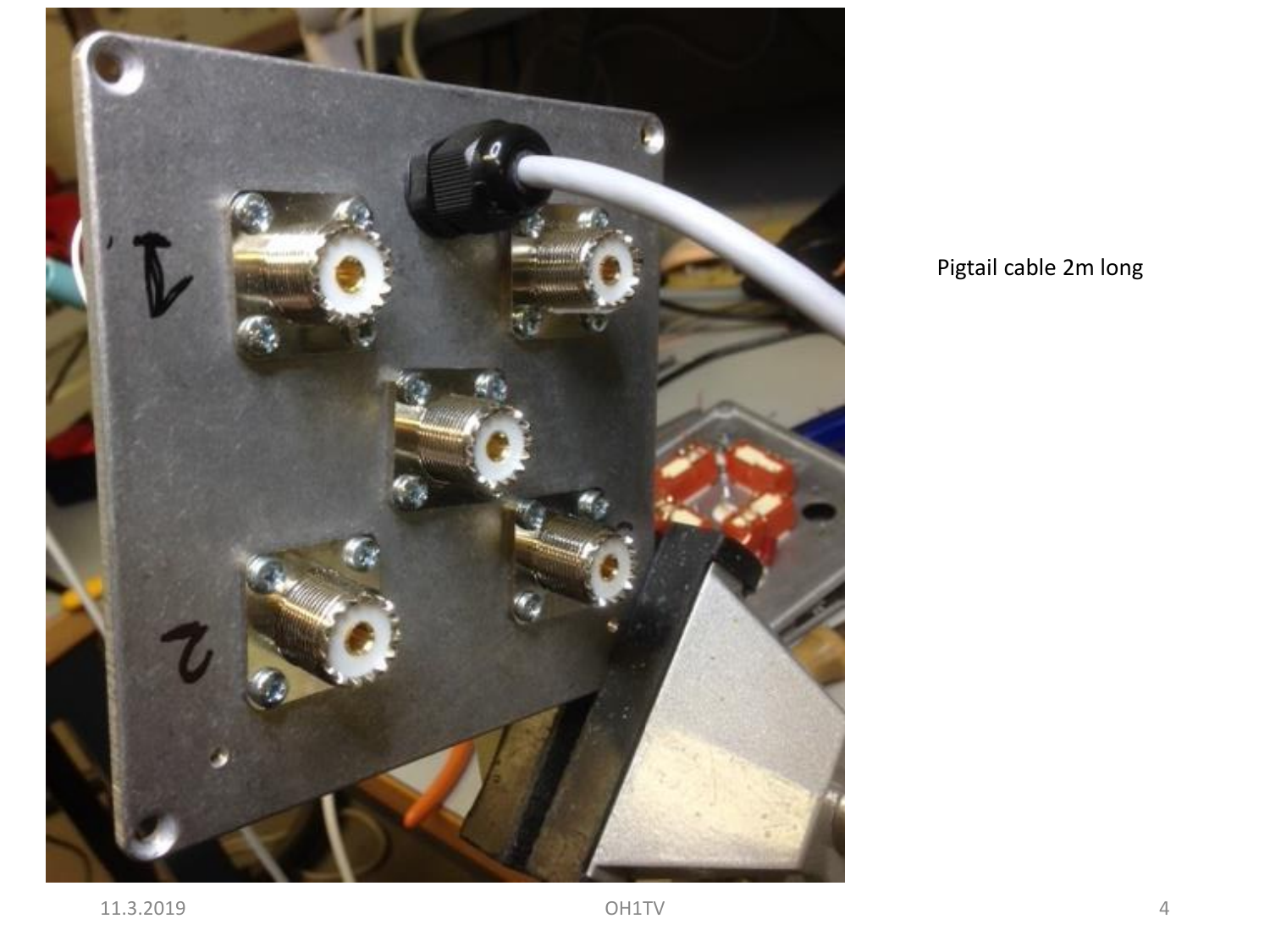

Wire dia 1mm CU non emaled clear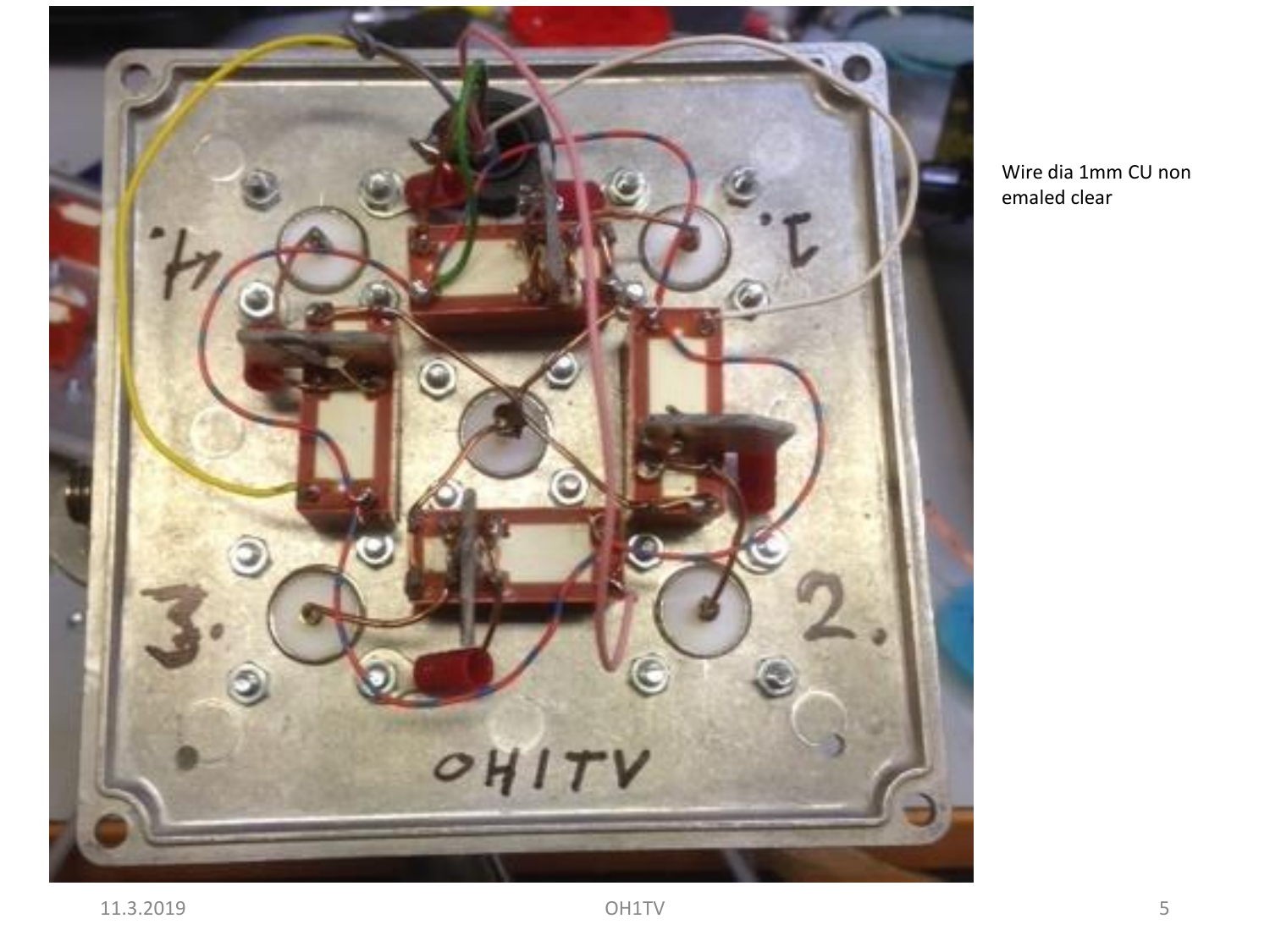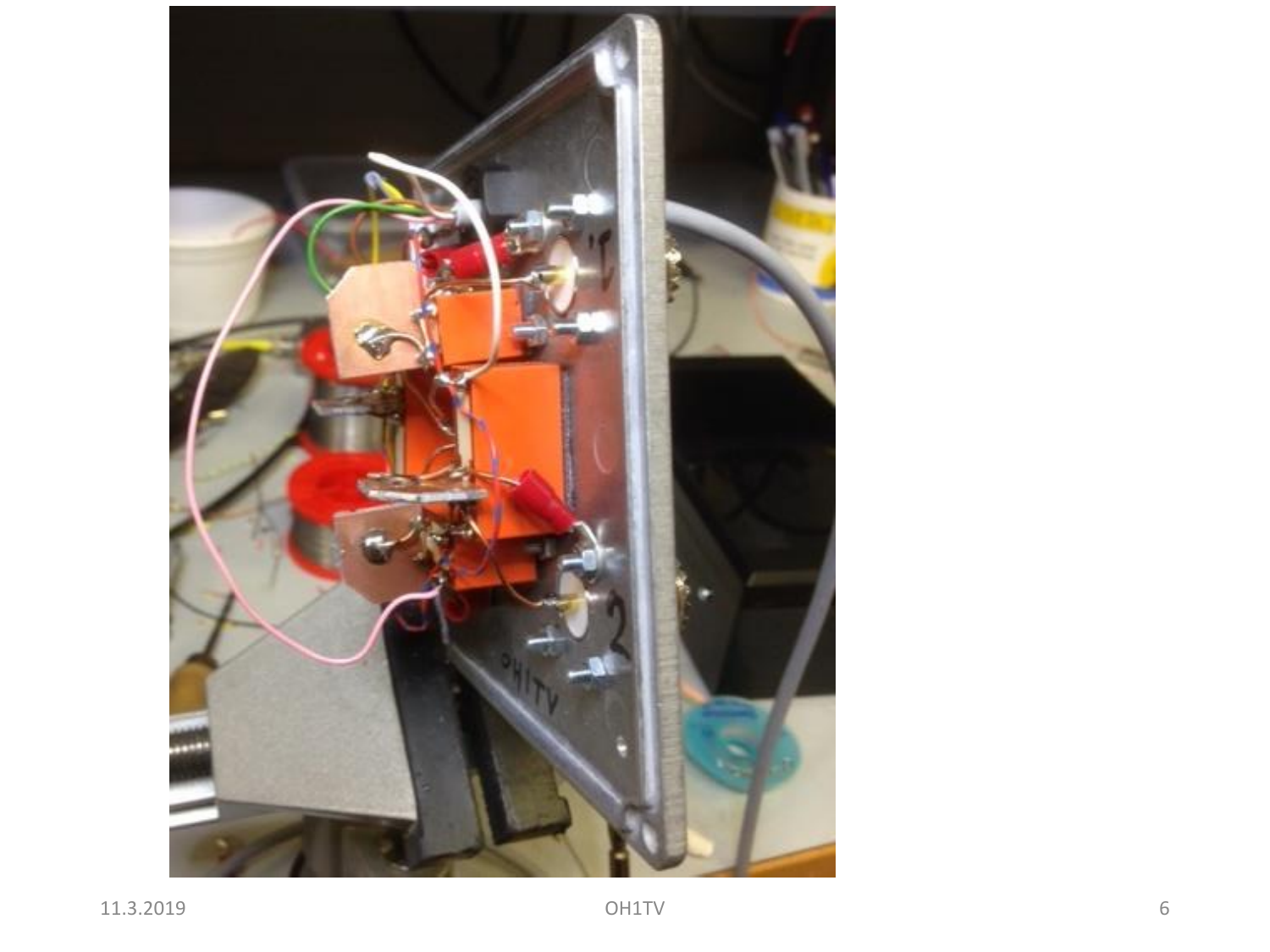## Antenna relay box 1:4



- The box is Hammond 1590U
- All components are mounted on the cover plate
- 5pcs UHF female connectors, flange mount